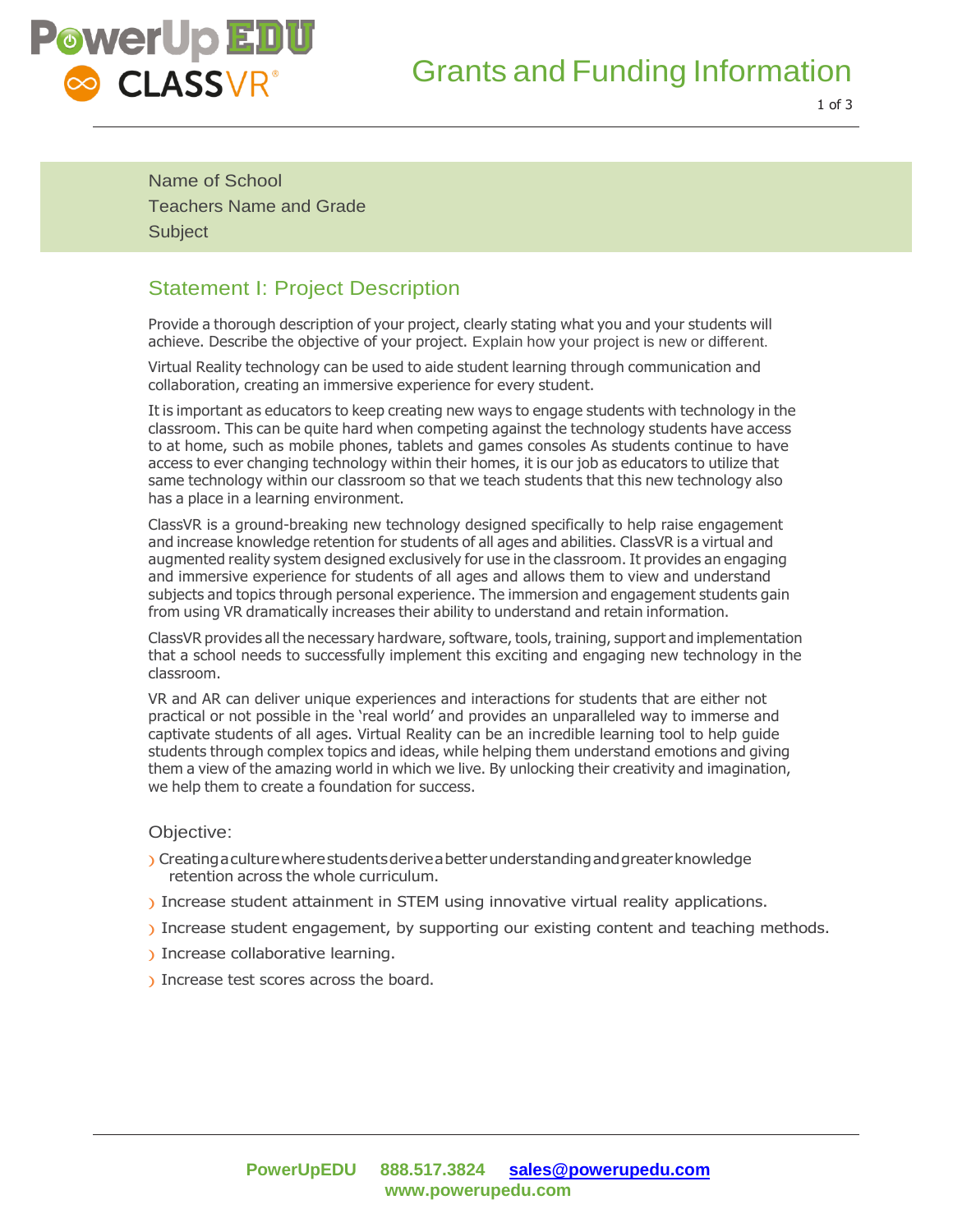

## Statement II: Benefits to Students

How many students will (or does) the project directly benefit? How will your project improve student learning and impact other students and teachers, parents, and your community? How do you (or will) you evaluate the effectiveness of your project?

ClassVR brings affordable, innovative virtual reality to the classroom. It comes complete with hardware, software and curriculum-linked activities and lesson plans, equipping teachers with everything they need to introduce this cutting-edge technology into the classroom. ClassVR will inspire your students with an engaging and immersive experience they won't forget and will help improve their understanding and knowledge retention.

*"Our school has a strong history of using innovative teaching tools and methods to ensure we provide our children with the very best opportunities and experiences. Over the past few months we've been experimenting with some new and creative methods to engage our children within the classroom. Through using our recently acquired ClassVR headsets, we've found a vast improvement not only in children's engagement with learning, but in their motivation to both plan and write a story."*

Dominic Broad, Year 6 Teacher Barry Island Primary School

The benefits of implementing ClassVR into the classroom are improved outcomes through increased engagement, and better knowledge retention through personal experience. ClassVR comes complete with a toughened storage case, allowing the headsets to be safe and charged when they are not in use. The portable case allows you to be able to easily move the devices between classrooms.

The ClassVR portal allows all teachers to collaborate and create playlists (lessons) to share throughout the building, allowing teachers to collaborate with each other and to reach all learners, by working together as a team.

The benefits of using ClassVR to introduce students to virtual and augmented reality, have recently been recognised by industry peers, with award wins for ClassVR in the Tech for Teachers Awards 2018 and the Education Resource Awards 2018. ClassVR was also highly commended at the prestigious Bett Awards for 2018.

Other results expected through using ClassVR:

- ) Higher test scores
- ) Longer retention
- ) Increased descriptive writing

Possible Project Assessment Methods:

- ) Student reflections
- ) Student engagement survey
- ) Teacher usage data
- ) Teacher engagement Survey
- ) Longitudinal achievement scores year over year